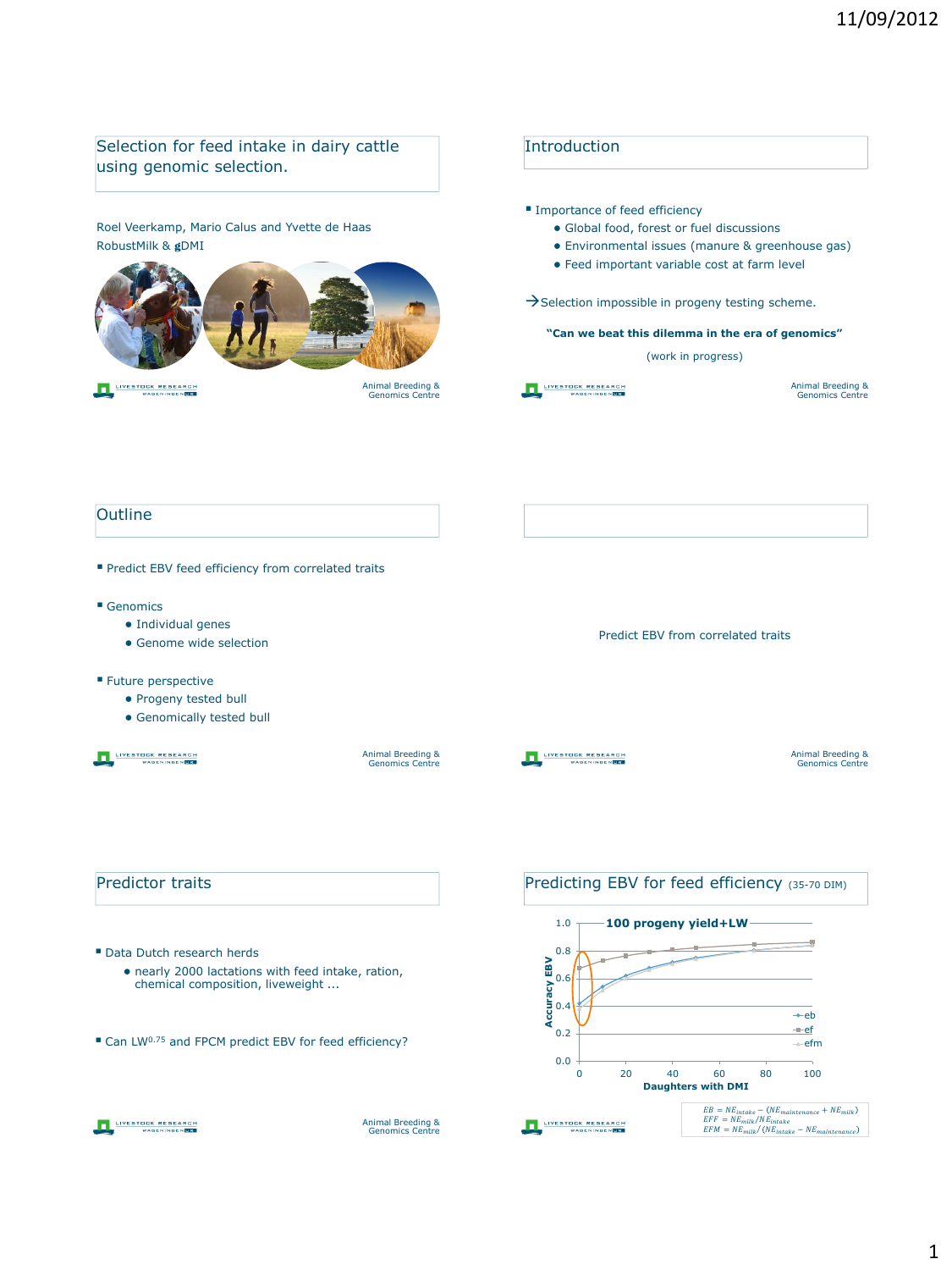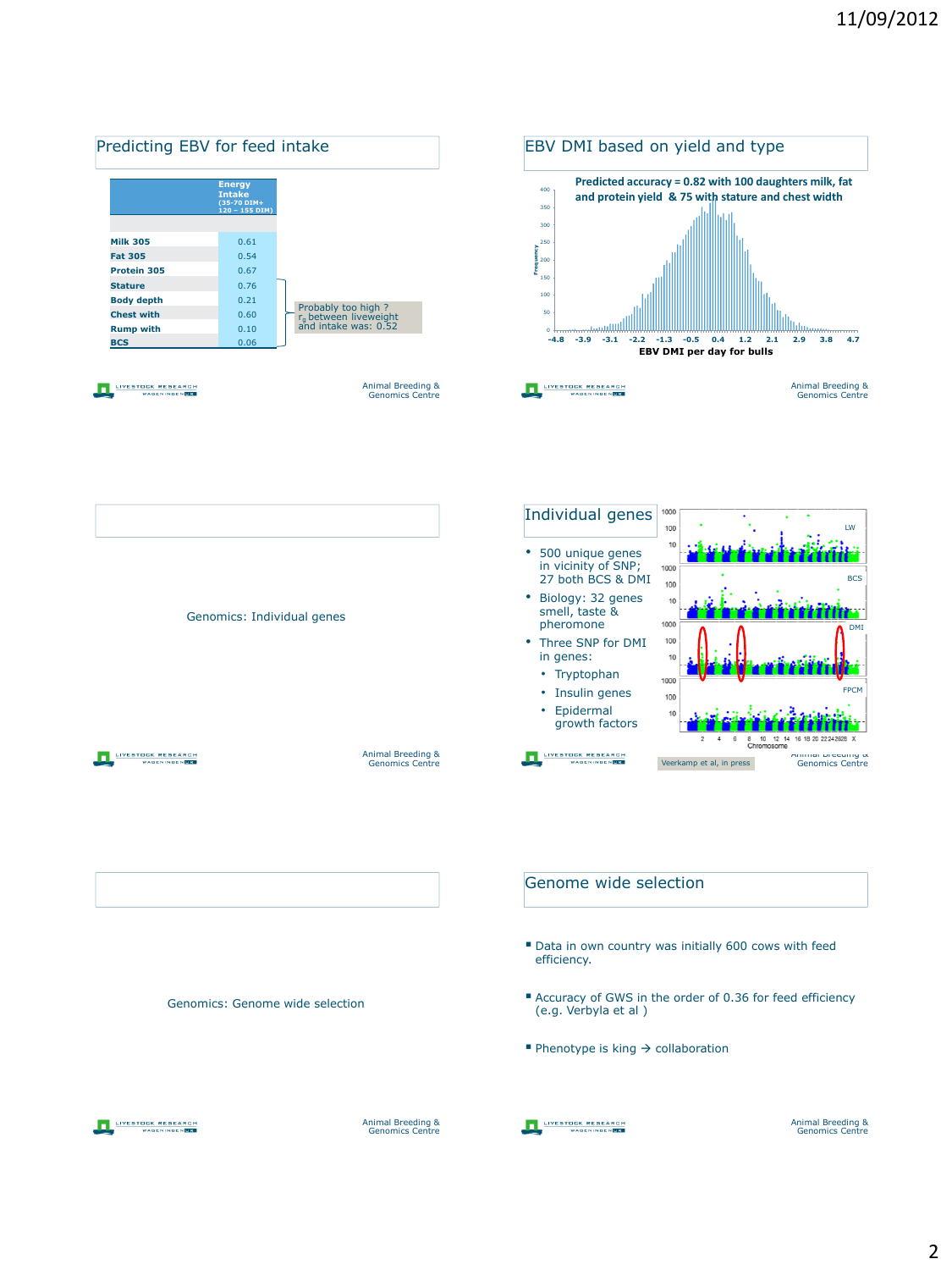| Genome wide selection: shared data                                                                |                                             | Genetic parameters (with Genomic RM) |                                 |                          |                                             |
|---------------------------------------------------------------------------------------------------|---------------------------------------------|--------------------------------------|---------------------------------|--------------------------|---------------------------------------------|
| Australia (DPI)<br>• 843 calves with genotypes (624,930 SNPs)                                     |                                             |                                      | AU                              | <b>UK</b>                | <b>NL</b>                                   |
|                                                                                                   |                                             | AU                                   | 0.41<br>(0.09)                  |                          |                                             |
| RobustMilk (SAC & WLR)                                                                            |                                             | UK                                   | 0.74<br>(0.34)                  | 0.38<br>(0.12)           |                                             |
| • 599 Dutch cows with genotypes (37,069 SNPs)<br>• 359 Scottish cows with genotypes (37,069 SNPs) |                                             | NI.                                  | 0.36<br>(0.22)                  | 0.50<br>(0.28)           | 0.59<br>(0.10)                              |
| $\blacksquare$ Common<br>• 40 bulls genotyped in both datasets                                    |                                             |                                      | - Need a multitrait GBLUP model |                          |                                             |
| <b>/FSTOCK RESEARCH</b>                                                                           | Animal Breeding &<br><b>Genomics Centre</b> |                                      |                                 | De Haas et al, submitted | Animal Breeding &<br><b>Genomics Centre</b> |

| Accuracy of genomic selection |               |               |  |  |  |
|-------------------------------|---------------|---------------|--|--|--|
|                               | <b>Within</b> | <b>Shared</b> |  |  |  |
| AU                            | 0.38          | 0.39          |  |  |  |
|                               | (0.03)        | (0.04)        |  |  |  |
| UK.                           | 0.30          | 0.33          |  |  |  |
|                               | (0.04)        | (0.03)        |  |  |  |
| <b>NL</b>                     | 0.33          | 0.34          |  |  |  |
|                               | (0.10)        | (0.09)        |  |  |  |
|                               |               |               |  |  |  |

- Need a multitrait GBLUP model; otherwise might loose accuracy - Variable results in NL depending on validation set

LIVESTOCK RESEARCH

LIVESTOCK RESEARCH

```
Animal Breeding & 
Genomics Centre
De Haas et al, submitted
```
## Global dry matter initiative: **g**DMI

- Combine DMI phenotypes
- Common pedigree
- Combine genotypes
- ROBUSTMILK י<br>Dairy בDairy ່ເຫ **ASACE**

ALBERTA

- Key research questions: • Genomic similarity between population?
	- How to combine, homogenise and standardise phenotypes?
	- Can we predict DGV for DMI for different partners?
- LIVESTOCK RESEARCH

Animal Breeding & Genomics Centre



Genotypes SOK<br>AU, DK, DEU SOK<br>CAN, UK, USA #genotyped: 6347 IRL, NLD,<br>IRL, NLD,<br>NZ, UK Impute al 50k Ref (HD)<br>N=1840 **Ref (HD)**<br>N=2800 genotypes to HD with 777K HD<br>AU, DK, DEU<br>IRL, NLD,<br>NZ, UK HD<br>CAN, UK, USA Jennie Pryce (DPI Melbourne) & Jarmila Johnston & Combined HD dataset<br>7071 imputed genotype Filippo (CDN)LIVESTOCK RESEARCH

Animal Breeding & Genomics Centre

## Genomics Centre